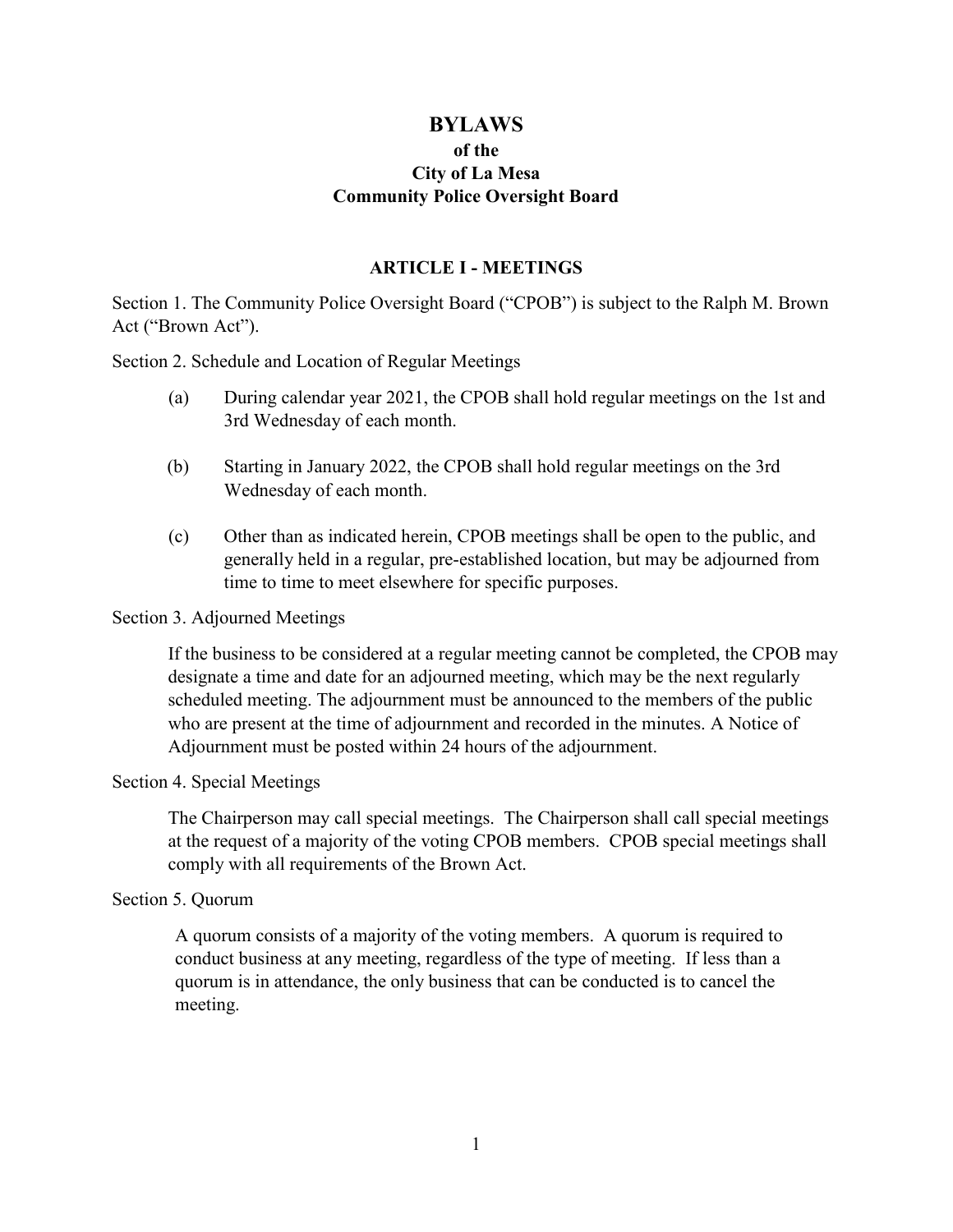Section 6. Agendas, Minutes, and Representations by the CPOB

- (a) CPOB action minutes are public records and must be filed with the City Clerk, the City Council, and other interested parties as required. Agendas and notices of adjournment or special meetings must be posted as required by the Brown Act.
- (b) The approved CPOB action minutes are the official channel of communication through which the CPOB as a whole or its individual members express their views. While other avenues exist to communicate interest or opinion, such as oral comments at public meetings, the CPOB's action minutes are the official document of record.

### Section 7. Public Comment

- (a) Unless otherwise stated by the Chairperson, the CPOB shall limit public speakers to three minutes.
- (b) During public comment, the members, led by the Chairperson, shall:
	- 1. Discourage outward signs of agreement or disagreement from the audience, such as applause or statements from the floor, as such signs could intentionally or unintentionally discourage open public discussion of all the issues and points of view.
	- 2. Set meeting rules early and make sure everyone abides by them without exception.
	- 3. Explain carefully the purpose of the agenda items and what action is expected.
	- 4. Encourage all persons speaking to clearly identify themselves.
	- 5. Enable the CPOB to make decisions as promptly as possible after thoughtful consideration of all the information at hand.
	- 6. Not overreact to inflammatory comments.
	- 7. Avoid speaker-to-audience conversation.
	- 8. Listen to audience concerns. Do not engage in side conversations or otherwise be distracted during public testimony.
- (c) Members should not express their views on the proposal until after public comment has ended. Their comments and questions should not suggest a position one-way or the other.
- (d) Once public comment has ended, each member should be invited to discuss individual views on the proposal.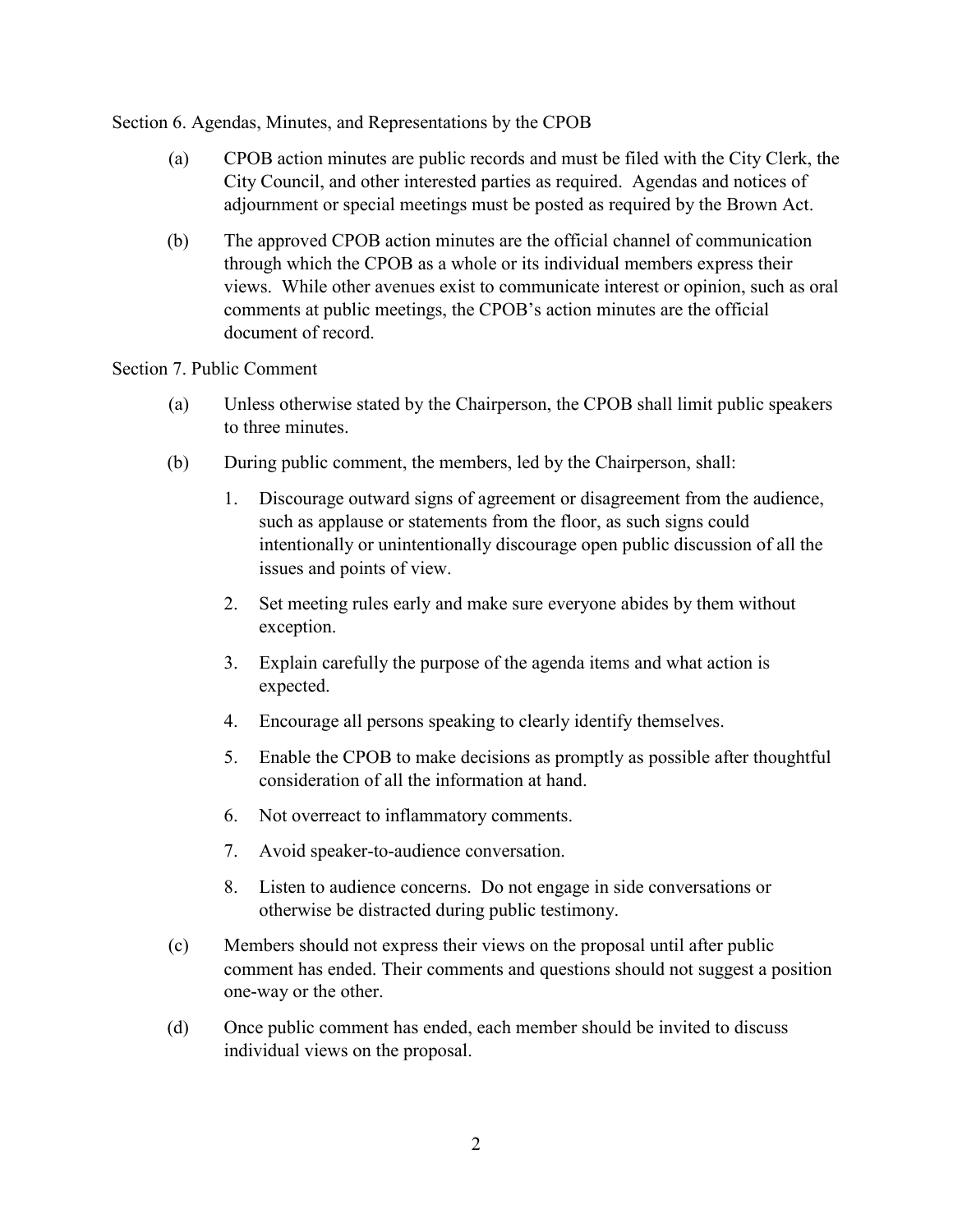#### Section 8. Motions

- (a) When a member wishes to propose an idea for the body to consider, the member must make a motion. This is the only way an idea or proposal from a member may be presented to the body for discussion and possible action.
- (b) The CPOB will utilize Robert's Rules of Order as a guide for making, seconding, discussing, amending, and voting on motions.
- (c) In making a motion, members should try to avoid including more than one proposal in the same motion. If a member would prefer to see proposals divided and voted upon separately, the member should ask the Chairperson to divide the motion. If other members do not object, the Chairperson may proceed to treat each proposal as a distinct motion to be acted upon separately. The request to divide may also be made by motion.

## **ARTICLE II - OFFICERS**

Section 1. Selection of CPOB Officers

- (a) The CPOB shall elect from its membership a Chairperson and a Vice Chairperson each calendar year. These officers shall serve a one-year term at the pleasure of the CPOB.
- (b) The CPOB shall elect its officers during the first regular meeting of each calendar year, but upon the initial formation of the CPOB, the election shall take place no later than its second meeting. At that meeting of election, if no candidate for an office receives a majority of the voting members' votes on the first ballot, the candidate(s) with the fewest votes shall be eliminated and another vote taken. This process will continue until a candidate receives the support of a majority of voting members. The results of each round of balloting shall be publicly announced and the vote recorded in the minutes.
- (c) No person shall serve in the same office for more than two consecutive elected terms, or for more than one elected term immediately after assuming (by succession or special election) a predecessor's office as a result of a vacancy in the office.

### Section 2. Duties of CPOB Officers

(a) It is the Chairperson's duty to preside over meetings and to present such reports as are required or requested by the La Mesa Municipal Code, and to act as the formal CPOB representative in communications with the Chief of Police and City Council. The Vice Chairperson acts in this capacity when the Chairperson is not available.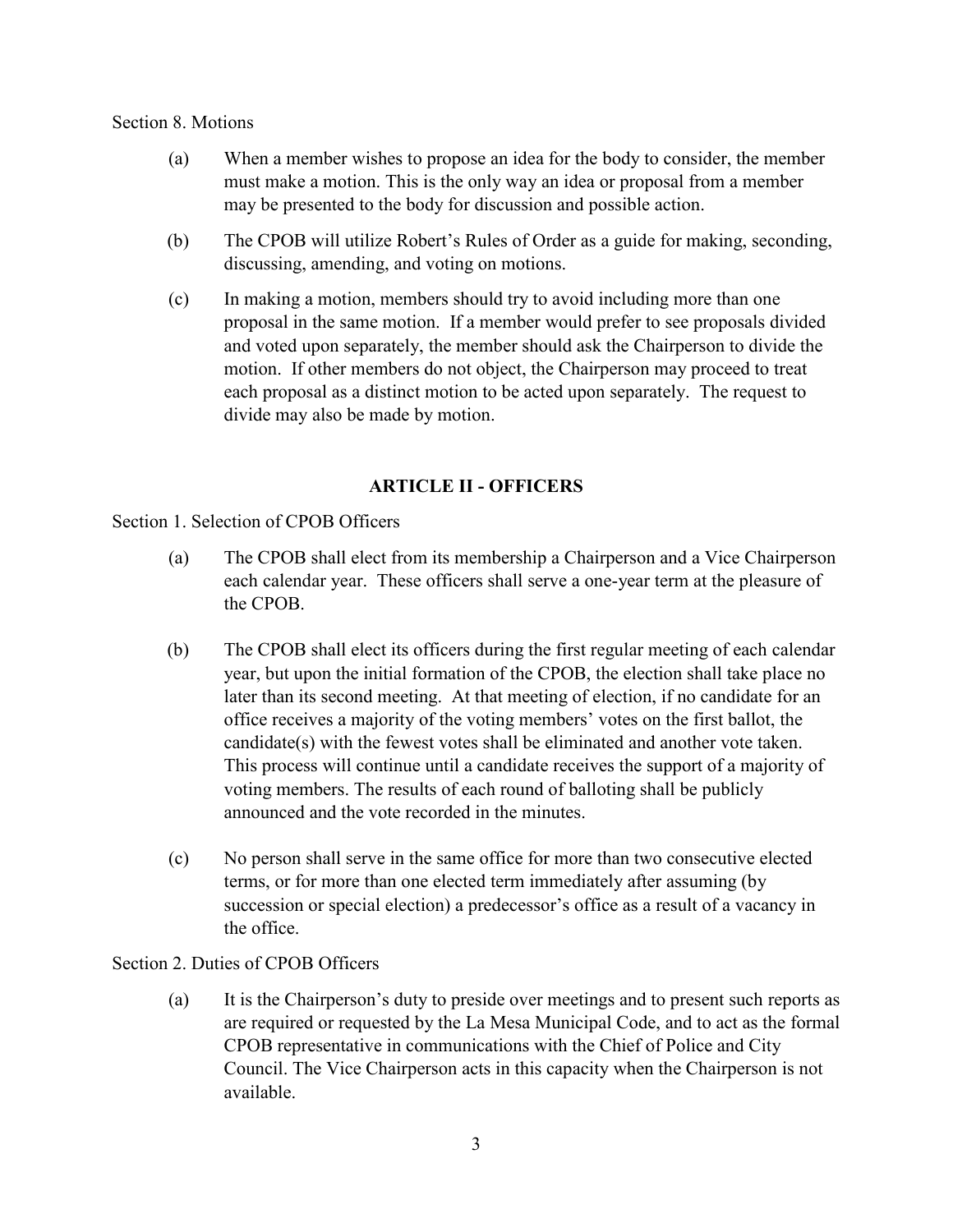- (b) Any official representations on behalf of the CPOB, including before the City Council or any public body, shall be made by the Chairperson, the Vice Chairperson in the Chairperson's absence, or a member of the CPOB specifically so designated by the CPOB.
- (c) The Chairperson shall:
	- 1. Preserve order and decorum at all meetings of the CPOB, announce CPOB decisions, and decide questions of order.
	- 2. Ensure the effectiveness of the group process.
	- 3. Ensure that the public understands the nature of the issue being discussed (for example, reason for discussion, process to be followed, opportunities for public input, timeline for decision).
	- 4. Keep discussion focused on the issue at hand.
	- 5. Solicit opinions from members and discourage overly dominant members from having disproportionate control over the discussion.
	- 6. Protect members, staff, and the public from personal attacks.
	- 7. Provide structure for addressing complicated issues.
	- 8. Attempt to reach decisions expeditiously on action items.

### **ARTICLE III – MEMBERS AND SUBCOMMITTEES**

Section 1. Duties of Members. All members shall:

- (a) Always be prepared. Members should thoroughly review the agenda packet, including agenda reports, and any other materials before each meeting. In agreeing to serve on the CPOB, members make a commitment to put in the time required to prepare fully for each meeting.
- (b) Determine if any agenda items present a conflict as defined in the City of La Mesa's Conflict-of-Interest Code. Should a member think an item presents a conflict of interest, the member should follow the procedures in the Conflict-of-Interest Code or speak with the staff liaison.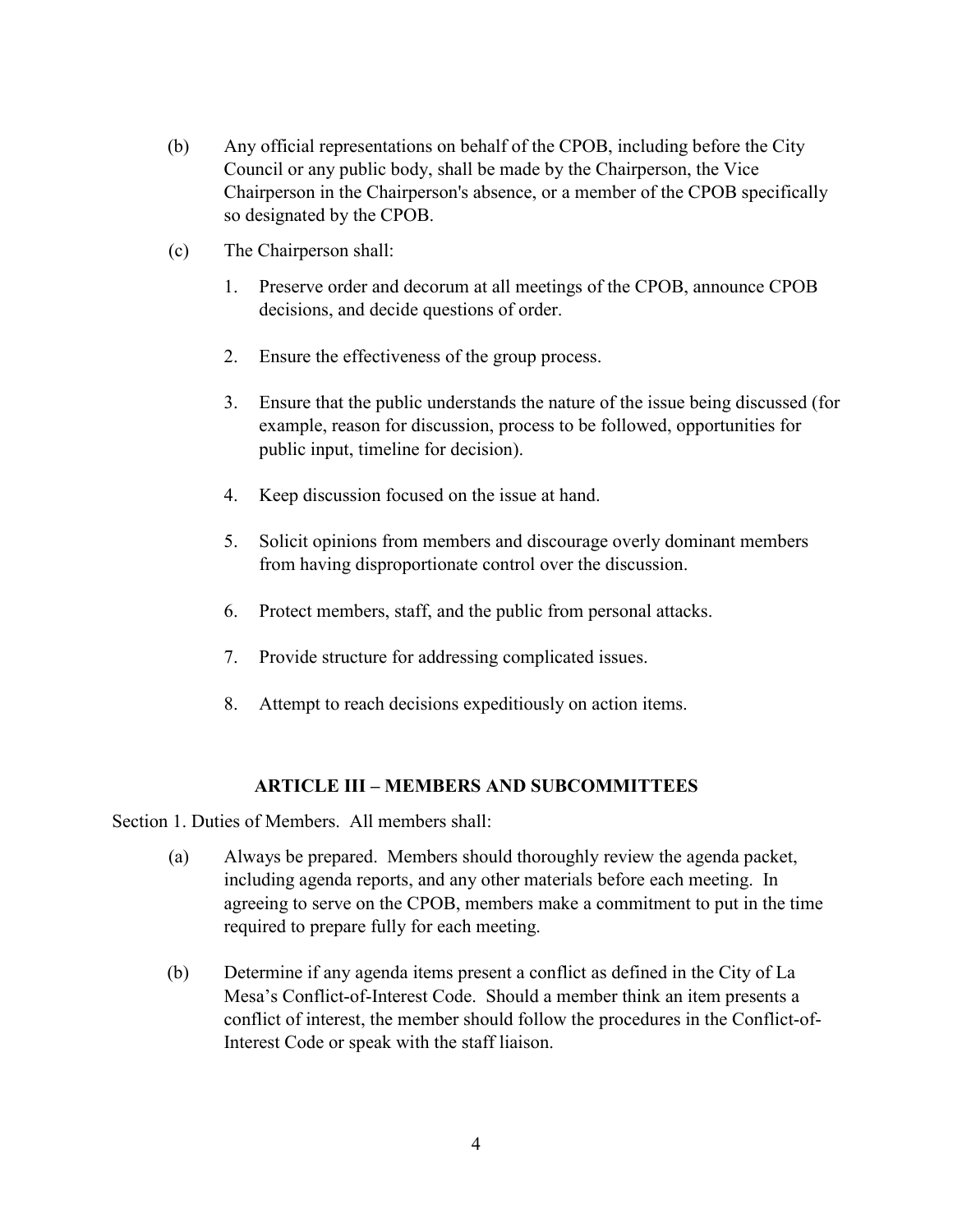- (c) Understand what action they are being called upon to take for each particular agenda item.
- (d) Contact the Chairperson or staff liaison before the meeting to clarify any questions about the agenda or agenda report, or to request further information.
- (e) Ask for clarification if they are unsure about something during a meeting.
- (f) Strive to appreciate differences in approach and point of view. Members should also be sure to articulate their own ideas.
- (g) Understand the CPOB's powers and duties.

## Section 2. Absentees

- (a) CPOB members are expected to make every effort to attend all meetings and be present for the entire meeting. Members are allowed to miss no more than 25% of their meetings held in each twelve month period from the anniversary date of their appointment, and three or more consecutive unexcused absences from regular meetings may be grounds for removal.
- (b) The Chairperson shall notify the City Clerk in writing (with a copy to members of the City Council) of any member that is in violation of this policy. The City Clerk will then send a letter to the member indicating his/her non-conformance to this policy stating that if there is an additional absence in that same twelve month period, the member's position on the CPOB will be automatically revoked. The City Clerk shall notify the member, City Council and CPOB of the resulting vacancy.
- (c) A member should notify the Chairperson and staff liaison if the member knows in advance that he or she will be absent.

## Section 3. Subcommittees

- (a) The Chairperson or a majority of voting members may establish standing and special ad hoc subcommittees of less than a quorum of the CPOB who then may meet at their convenience to carry out the purpose of the subcommittee. The creation of any subcommittee does not require preapproval by the City Council.
- (b) The Chairperson shall appoint the members of each subcommittee, and the members of each subcommittee may elect a chairperson.
- (c) The City Council shall receive notice of such subcommittee and all meetings of standing subcommittees must be publicly noted, and in all other respects, must comply with the Brown Act.